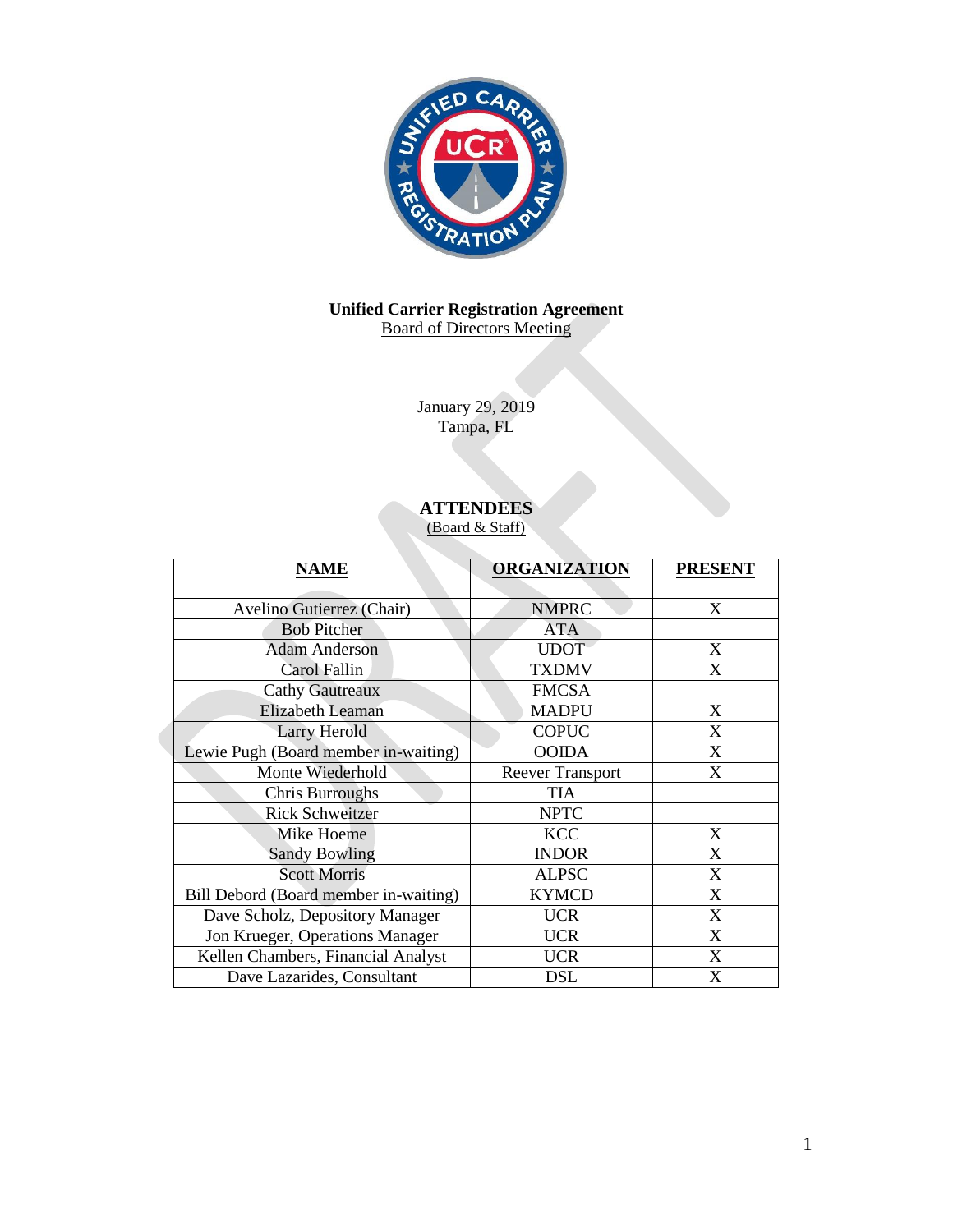# **MINUTES**

#### **Welcome, Call to Order & Introductions**

Chair Avelino Gutierrez called the meeting to order at 8:31 a.m. ET. He conducted a roll call of the Board and a quorum was confirmed. Mr. Gutierrez invited all guests in the room and on the teleconference to introduce themselves.

# **Verification of Meeting Notice**

Mr. Gutierrez reported that notice for the meeting was published in the Federal Register on December 20, 2018.

# **Review & Approval of Agenda & Setting of Ground Rules**

A MOTION was MADE and SECONDED to approve the agenda as presented. THE MOTION CARRIED.

# **Approval of Minutes of the December 13, 2018 UCR Board Meeting**

A MOTION was MADE and SECONDED to approve the minutes of the December 13, 2018 Board meeting as presented. THE MOTION CARRIED.

# **Critical Issues**

# **2019 UCR Registration Period**

A MOTION was MADE and SECONDED to establish April 1 as the recommended start-date for 2019 UCR enforcement by state law enforcement. THE MOTION CARRIED.

A MOTION was MADE and SECONDED to approve proposed Terms of Use and Privacy Policy language for all UCR websites recommended by the Registration System Subcommittee. THE MOTION CARRIED.

# **New Handling of School Buses (UCR Agreement amendment)**  A MOTION was MADE and SECONDED to approve a proposed amendment to the UCR Agreement:

"Carriers primarily engaged in intrastate school bus operations may exempt their intrastate school buses beginning with the 2019 UCR registration year and continuing in subsequent years."

The MOTION CARRIED.

# **Audit Subcommittee Report**

A MOTION was MADE and SECONDED to approve a recommendation from the Audit Subcommittee to launch a new State Compliance Review program in 2019 with onsite visits in the states of Alabama, Kansas, Wisconsin and Minnesota. THE MOTION CARRIED.

A MOTION was MADE and SECONDED to approve a recommendation from the Audit Subcommittee to award the bid for the upcoming Depository financial audit to Williams, Benator & Libby. THE MOTION CARRIED.

The Board instructed staff to execute its plan to host a State Auditor Training session in May or June 2019 in Chicago.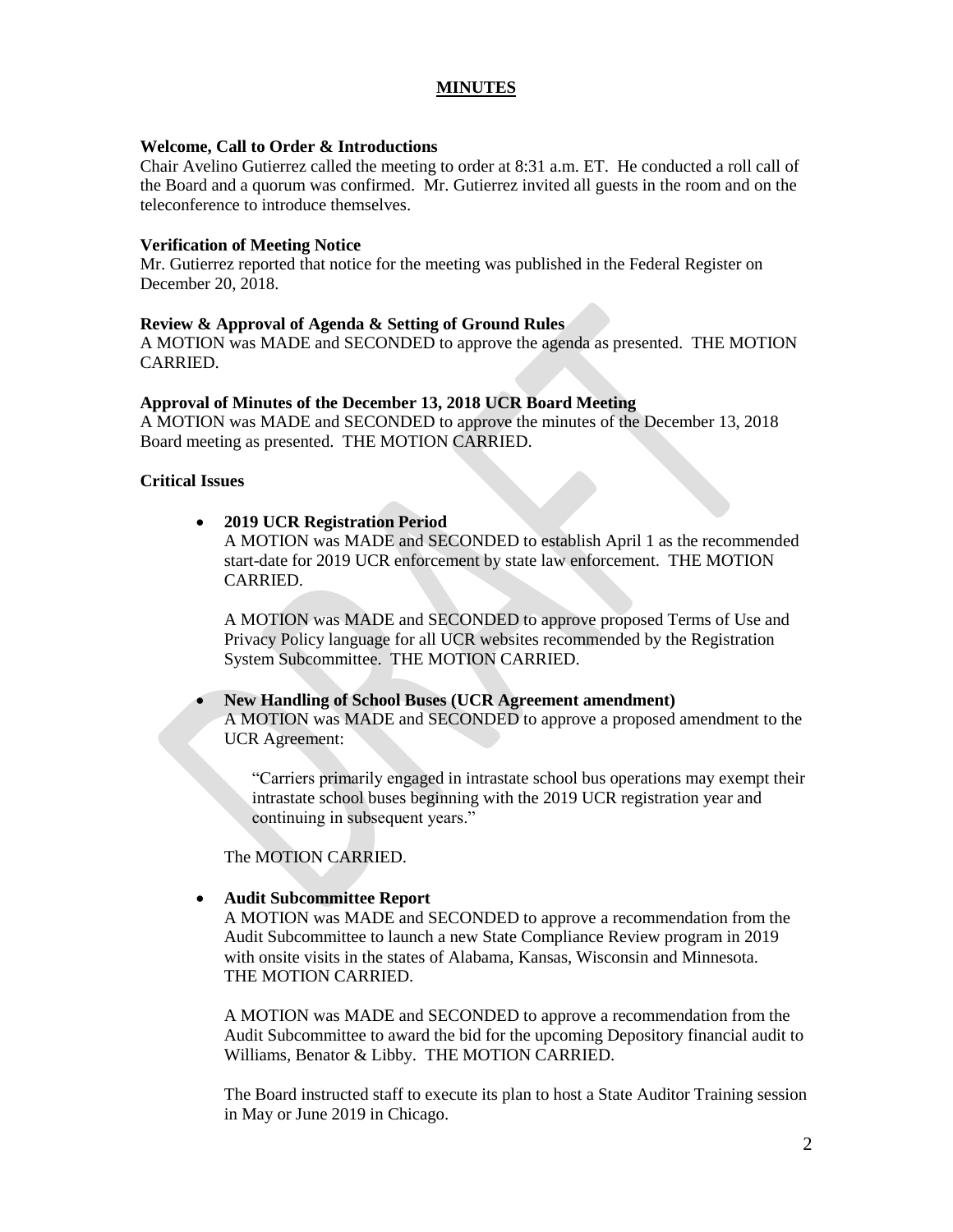**Approval of new contract with DSL Services, Inc.** 

A MOTION was MADE and SECONDED to authorize the UCR Chair to execute a new contract with DSL Transportation Services. THE MOTION CARRIED.

# **Updates Concerning UCR Legislation**

No update.

# **Report of FMCSA**

Mr. Gutierrez welcomed Jim Mullen, chief counsel for FMCSA. Mr. Mullen announced that he has been appointed as an interim director to the UCR Board, replacing Cathy Gautreaux.

Mr. Mullen reported that nine UCR Board appointments or reappointments remain under review at FMCSA.

# **Contractor Reports**

# **UCR Administrator (Kellen)**

Dave Scholz and Jon Krueger reviewed the monthly management report and answered questions.

The Board instructed staff to add a communications step to carriers as part of the refund procedure and distribute the registration postcard comp, developed for carriers based in non-participating states, to primary contacts at all participating states.

# **DSL Transportation Services, Inc.**

Dave Lazarides reviewed a report on recent FARs collections and answered questions.

**Seikosoft** 

Toby Piquet reviewed a report on several key performance indicators for the National Registration System and answered questions.

#### **Subcommittee Reports**

\*Note: Dispute Resolution awaiting appointment of new Chair, so not included on agenda

#### **Finance Subcommittee**

Chair Elizabeth Leaman, with assistance from Mr. Scholz, reported that the subcommittee is moving forward with the Board-approved investment plan.

# **Registration System Subcommittee**

A MOTION was MADE and SECONDED to accept the Registration System Subcommittee's recommendation to table further development on any special functionality for permit services/agencies. THE MOTION CARRIED.

A MOTION was MADE and SECONDED to approve a renewal of UCR's engagement with Kellen for technology consulting services at a reduced rate of \$3,500/month. THE MOTION CARRIED.

Mr. Gutierrez reported that the new requirement for carriers and/or permit services to provide FEINs in order to register through the NRS appears to have reduced the number of refund requests year-over-year. Mr. Gutierrez also mentioned that the subcommittee continues to explore other viable verification steps.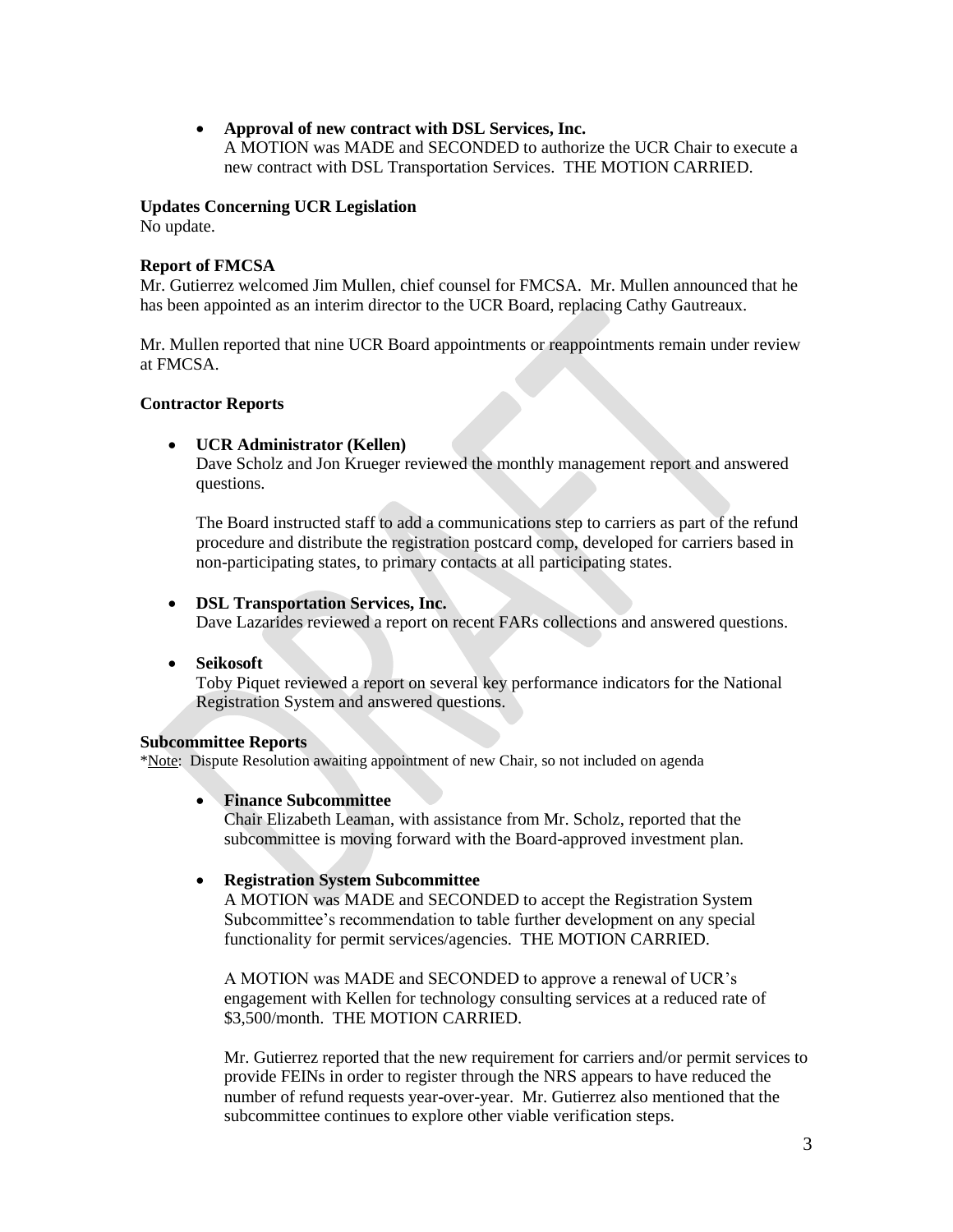**Procedures Subcommittee** 

Chair Adam Anderson reviewed several needed amendments to the UCR Agreement and Handbook, including the refund procedure and new handling of school buses. Mr. Anderson reported that his subcommittee is scheduled to hold a meeting in April.

 **Industry Advisory Subcommittee**  No update.

# **Old/New Matters**

A MOTION was MADE and SECONDED to establish a new UCR Training & Education Subcommittee. THE MOTION CARRIED. Mr. Gutierrez appointed Scott Morris as Chair.

A MOTION was MADE and SECONDED to authorize staff to cover an amount, not to exceed \$4,500, for UCR expenses incurred during the NCSTS winter meeting. THE MOTION CARRIED.

The Board instructed staff to consider new options for a projector.

# **Future UCR Meetings** – Avelino Gutierrez

# **Board of Directors**

Teleconferences

- February 28, 2019 at Noon ET
- March 28, 2019 at Noon ET
- $\bullet$  May 2, 2019 at Noon ET

#### In person

• June 4, 2019 (Rapid City, SD)

# **Subcommittees**

#### Teleconference

Audit Subcommittee

• March 13, 2019

Registration Subcommittee

• April 11, 2019

Finance Subcommittee

• April 18, 2019

Procedures Subcommittee

• April 30, 2019

#### In-person

All Subcommittees

• June 3, 2019 (Rapid City, SD)